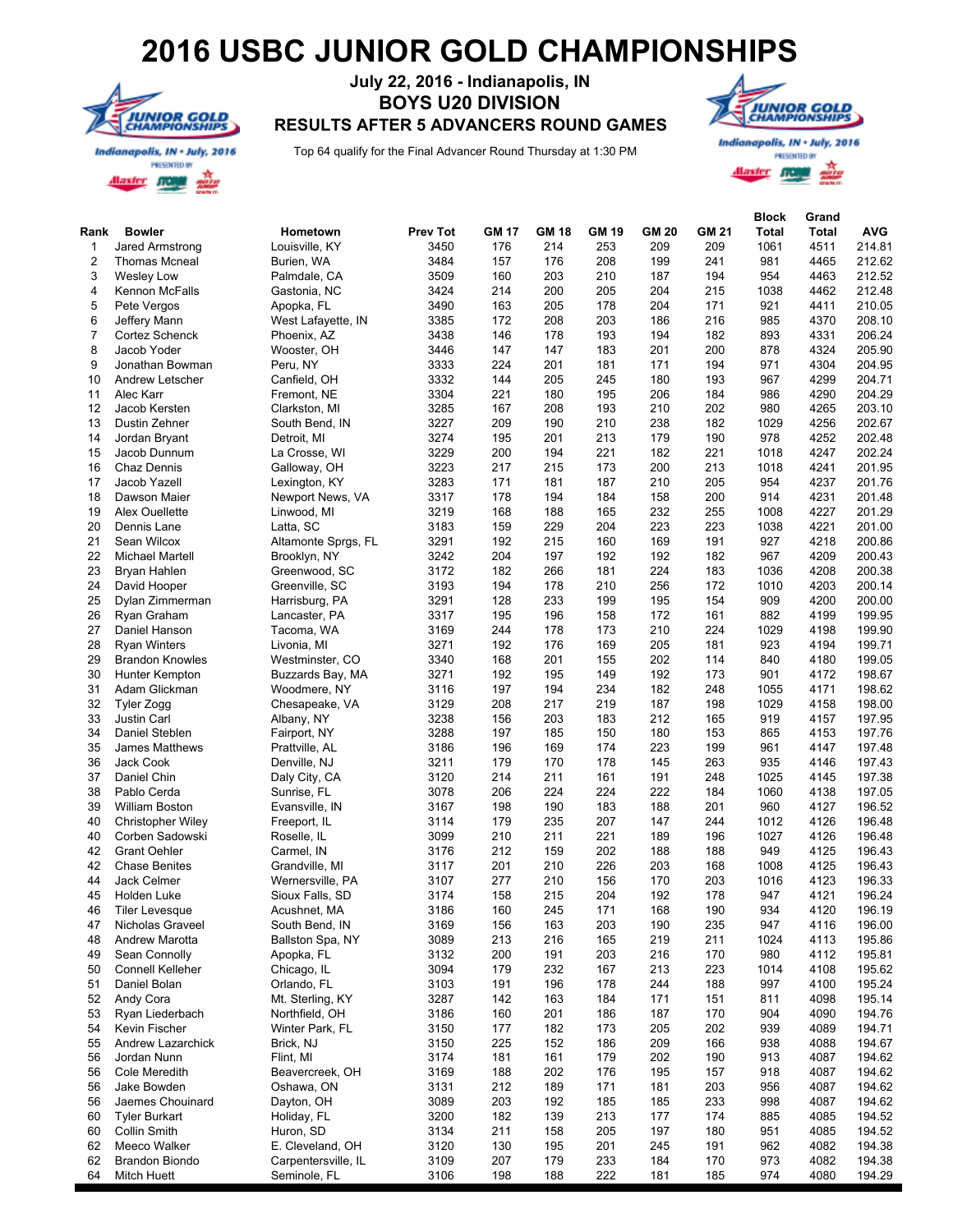|            |                              |                                     |                         |              |                     |                     |                     |                     | <b>Block</b> | Grand         |               |
|------------|------------------------------|-------------------------------------|-------------------------|--------------|---------------------|---------------------|---------------------|---------------------|--------------|---------------|---------------|
| Rank<br>65 | <b>Bowler</b><br>Joshua Pate | Hometown<br>Inver Grove Heights, MN | <b>Prev Tot</b><br>3127 | GM 17<br>169 | <b>GM 18</b><br>240 | <b>GM 19</b><br>160 | <b>GM 20</b><br>161 | <b>GM 21</b><br>221 | Total<br>951 | Total<br>4078 | AVG<br>194.19 |
| 65         | <b>Michael McCubbins</b>     | Louisville, KY                      | 3102                    | 143          | 202                 | 189                 | 189                 | 253                 | 976          | 4078          | 194.19        |
| 67         | Kyle Johnson                 | Cocoa, FL                           | 3227                    | 180          | 153                 | 145                 | 191                 | 180                 | 849          | 4076          | 194.10        |
| 67         | Collin Day                   | Loves Park, IL                      | 3169                    | 188          | 214                 | 172                 | 160                 | 173                 | 907          | 4076          | 194.10        |
| 67         | Jarrett DeFalco              | Leesburg, VA                        | 3125                    | 192          | 205                 | 186                 | 177                 | 191                 | 951          | 4076          | 194.10        |
| 70         | Nicholas Campanelli          | Linden, NJ                          | 3128                    | 172          | 164                 | 182                 | 225                 | 204                 | 947          | 4075          | 194.05        |
| 70         | Jeromey Hodsdon              | Sauk City, WI                       | 3085                    | 190          | 245                 | 192                 | 174                 | 189                 | 990          | 4075          | 194.05        |
| 72         | <b>Thomas Gunter</b>         | Baltimore, MD                       | 3091                    | 204          | 149                 | 172                 | 268                 | 189                 | 982          | 4073          | 193.95        |
|            |                              |                                     | 3071                    | 218          | 188                 | 195                 | 216                 | 184                 | 1001         | 4072          | 193.90        |
| 73<br>74   | <b>Gregory Tack</b>          | Port Murray, NJ                     | 3167                    | 166          | 176                 | 204                 | 190                 | 168                 | 904          | 4071          | 193.86        |
|            | <b>Christian Francis</b>     | Baltimore, MD                       | 3246                    |              | 179                 | 166                 |                     |                     |              | 4070          | 193.81        |
| 75<br>75   | Andrew Kopec                 | Auburn, NY                          | 3148                    | 147          | 130                 | 209                 | 178                 | 154<br>252          | 824<br>922   | 4070          | 193.81        |
|            | Michael Ruben                | Selden, NY                          |                         | 180          |                     |                     | 151                 |                     |              | 4070          |               |
| 75         | <b>William McGaffin</b>      | Amsterdam, NY                       | 3145                    | 205          | 204                 | 181                 | 188                 | 147                 | 925          |               | 193.81        |
| 78         | <b>Conner Kolessides</b>     | Great Falls, VA                     | 3094                    | 188          | 170                 | 210                 | 192                 | 213                 | 973          | 4067          | 193.67        |
| 79         | <b>Benjamin Estes</b>        | Statesville, NC                     | 3242                    | 132          | 151                 | 135                 | 158                 | 247                 | 823          | 4065          | 193.57        |
| 80         | Antonio Izquierdo            | Juana Diaz, PR                      | 3207                    | 171          | 170                 | 163                 | 172                 | 181                 | 857          | 4064          | 193.52        |
| 81         | <b>Tyler Rinehart</b>        | Virginia Beach, VA                  | 3069                    | 212          | 164                 | 230                 | 206                 | 179                 | 991          | 4060          | 193.33        |
| 82         | Shane Barthlow               | Chesterfield, MI                    | 3132                    | 199          | 205                 | 177                 | 173                 | 171                 | 925          | 4057          | 193.19        |
| 83         | Christopher DiPaola          | Somerset, NJ                        | 3155                    | 162          | 177                 | 186                 | 171                 | 205                 | 901          | 4056          | 193.14        |
| 83         | Jordan Dawkins               | Cibolo, TX                          | 3088                    | 180          | 161                 | 244                 | 234                 | 149                 | 968          | 4056          | 193.14        |
| 85         | Joshua Rondino               | Lilburn, GA                         | 3121                    | 151          | 218                 | 166                 | 210                 | 189                 | 934          | 4055          | 193.10        |
| 86         | <b>Tyler Lewis</b>           | Ponchatoula, LA                     | 3129                    | 132          | 182                 | 277                 | 184                 | 149                 | 924          | 4053          | 193.00        |
| 87         | Eric Blessing                | Indianapolis, IN                    | 3069                    | 201          | 226                 | 209                 | 179                 | 168                 | 983          | 4052          | 192.95        |
| 88         | Kyle Zagar                   | Kenosha, WI                         | 3069                    | 190          | 183                 | 246                 | 179                 | 184                 | 982          | 4051          | 192.90        |
| 89         | <b>Zachary Singer</b>        | Buffalo Grove, IL                   | 3081                    | 220          | 196                 | 190                 | 169                 | 192                 | 967          | 4048          | 192.76        |
| 90         | <b>Austin Kappel</b>         | Ringle, WI                          | 3144                    | 188          | 157                 | 181                 | 201                 | 175                 | 902          | 4046          | 192.67        |
| 91         | Tom Hankey                   | Great Barrington, MA                | 3070                    | 175          | 182                 | 220                 | 192                 | 205                 | 974          | 4044          | 192.57        |
| 92         | Joseph Grondin               | San Pedro, CA                       | 3194                    | 167          | 166                 | 176                 | 182                 | 156                 | 847          | 4041          | 192.43        |
| 93         | Michael McKee                | Springfield, OH                     | 3172                    | 168          | 202                 | 162                 | 175                 | 159                 | 866          | 4038          | 192.29        |
| 93         | <b>Kyle Andrews</b>          | Oceanside, CA                       | 3149                    | 196          | 145                 | 194                 | 156                 | 198                 | 889          | 4038          | 192.29        |
| 95         | Kyle Stram                   | Grand Rapids, MN                    | 3089                    | 198          | 180                 | 215                 | 161                 | 193                 | 947          | 4036          | 192.19        |
| 96         | Alexander Aguirre            | Tracy, CA                           | 3150                    | 182          | 186                 | 197                 | 167                 | 149                 | 881          | 4031          | 191.95        |
| 96         | <b>Anthony Veney</b>         | Columbia, SC                        | 3066                    | 193          | 140                 | 220                 | 201                 | 211                 | 965          | 4031          | 191.95        |
| 98         | <b>Welby Spanton</b>         | Carmichael, CA                      | 3061                    | 172          | 178                 | 224                 | 192                 | 203                 | 969          | 4030          | 191.90        |
| 99         | Kristopher Yadao             | Pearl City, HI                      | 3100                    | 198          | 191                 | 159                 | 214                 | 167                 | 929          | 4029          | 191.86        |
| 100        | <b>Brent Boho</b>            | Colgate, WI                         | 3096                    | 188          | 166                 | 203                 | 162                 | 211                 | 930          | 4026          | 191.71        |
| 101        | Raymond Repaci               | Altamonte Springs, FL               | 3072                    | 206          | 218                 | 163                 | 187                 | 179                 | 953          | 4025          | 191.67        |
|            | 102 Aaron Yuratovich         | Olathe, KS                          | 3108                    | 167          | 232                 | 179                 | 180                 | 156                 | 914          | 4022          | 191.52        |
| 103        | Kaan Kurt                    | Leland, NC                          | 3112                    | 212          | 175                 | 189                 | 198                 | 135                 | 909          | 4021          | 191.48        |
| 103        | Joe Gerencser                | Henderson, NV                       | 3088                    | 180          | 200                 | 178                 | 206                 | 169                 | 933          | 4021          | 191.48        |
| 103        | <b>Michael Dertz</b>         | Tinley Park, IL                     | 3032                    | 191          | 168                 | 187                 | 208                 | 235                 | 989          | 4021          | 191.48        |
|            | 106 Paul Brendan Schink      | Dravosburg, PA                      | 3135                    | 178          | 145                 | 197                 | 185                 | 178                 | 883          | 4018          | 191.33        |
| 107        | Micah Mccracken              | Keller, TX                          | 3068                    | 197          | 184                 | 210                 | 165                 | 191                 | 947          | 4015          | 191.19        |
| 107        | Jared Shaner                 | Ford City, PA                       | 3056                    | 199          | 155                 | 234                 | 200                 | 171                 | 959          | 4015          | 191.19        |
|            | 109 Peyton Smith             | Loganville, GA                      | 3139                    | 172          | 188                 | 233                 | 160                 | 121                 | 874          | 4013          | 191.10        |
|            | 110 Austin Bertrand          | Prairieville, LA                    | 3131                    | 207          | 168                 | 169                 | 146                 | 190                 | 880          | 4011          | 191.00        |
| 111        | Gordon Granger               | Richmond, VA                        | 3131                    | 225          | 183                 | 184                 | 149                 | 138                 | 879          | 4010          | 190.95        |
| 111        | Anthony Naujokas             | Lake Ronkonkoma, NY                 | 3071                    | 161          | 201                 | 193                 | 188                 | 196                 | 939          | 4010          | 190.95        |
|            | 113 Zach Mitchell            | Farmington, MN                      | 3046                    | 157          | 190                 | 193                 | 235                 | 186                 | 961          | 4007          | 190.81        |
| 114        | Jacob Hubbs                  | Romeoville, IL                      | 3035                    | 166          | 189                 | 207                 | 227                 | 181                 | 970          | 4005          | 190.71        |
| 115        | <b>Chris Stichter</b>        | Leesburg, IN                        | 3106                    | 149          | 236                 | 191                 | 187                 | 135                 | 898          | 4004          | 190.67        |
| 116        | <b>Billy Foertsch</b>        | Chicago, IL                         | 3031                    | 193          | 201                 | 215                 | 159                 | 204                 | 972          | 4003          | 190.62        |
| 117        | Adam Zimmerman               | Deer Park, NY                       | 3137                    | 167          | 180                 | 180                 | 169                 | 169                 | 865          | 4002          | 190.57        |
| 118        | Anthony Allen                | Webster, NY                         | 3088                    | 168          | 166                 | 195                 | 187                 | 195                 | 911          | 3999          | 190.43        |
| 119        | Ryan Kendall                 | Pelham, AL                          | 3150                    | 145          | 175                 | 167                 | 178                 | 182                 | 847          | 3997          | 190.33        |
| 120        | <b>Cerell Cardines</b>       | Las Vegas, NV                       | 3156                    | 166          | 175                 | 176                 | 155                 | 166                 | 838          | 3994          | 190.19        |
| 121        | Alex Lankford                | Wichita, KS                         | 3066                    | 191          | 168                 | 189                 | 156                 | 222                 | 926          | 3992          | 190.10        |
| 122        | Nathan Mercer                | Topeka, KS                          | 3112                    | 235          | 168                 | 144                 | 196                 | 136                 | 879          | 3991          | 190.05        |
| 123        | <b>Tyler Miller</b>          | Wapakoneta, OH                      | 3107                    | 156          | 167                 | 188                 | 188                 | 178                 | 877          | 3984          | 189.71        |
| 124        | John Slavich                 | Roselle, IL                         | 3044                    | 173          | 222                 | 131                 | 198                 | 210                 | 934          | 3978          | 189.43        |
|            | 125 Andrew Orf               | Shiloh, IL                          | 3042                    | 173          | 222                 | 131                 | 198                 | 210                 | 934          | 3976          | 189.33        |
| 126        | Jamison Peyton               | Las Vegas, NV                       | 3117                    | 172          | 142                 | 177                 | 192                 | 174                 | 857          | 3974          | 189.24        |
| 126        | Dylan Dobran                 | Centerville, OH                     | 3101                    | 185          | 161                 | 221                 | 140                 | 166                 | 873          | 3974          | 189.24        |
| 128        | <b>Christopher Trotta</b>    | Shirley, NY                         | 3140                    | 175          | 164                 | 138                 | 193                 | 163                 | 833          | 3973          | 189.19        |
| 128        | Drew Esposito                | Selden, NY                          | 3104                    | 153          | 214                 | 125                 | 176                 | 201                 | 869          | 3973          | 189.19        |
| 130        | <b>Tyler Britt</b>           | Florence, SC                        | 3171                    | 136          | 197                 | 153                 | 160                 | 155                 | 801          | 3972          | 189.14        |
| 131        | Matt Lyons                   | Mantua, OH                          | 3110                    | 207          | 144                 | 142                 | 176                 | 190                 | 859          | 3969          | 189.00        |
| 131        | <b>Tyler Lowenstein</b>      | Penfield, NY                        | 3026                    | 179          | 201                 | 212                 | 187                 | 164                 | 943          | 3969          | 189.00        |
| 131        | <b>Bobby Ramsey</b>          | Holtsville, NY                      | 3047                    | 194          | 199                 | 176                 | 173                 | 180                 | 922          | 3969          | 189.00        |
| 134        | David Daniels                | Sebring, FL                         | 3065                    | 170          | 181                 | 206                 | 166                 | 180                 | 903          | 3968          | 188.95        |
| 135        | Nathan Pembrook              | Rochester, NY                       | 3016                    | 170          | 190                 | 155                 | 182                 | 254                 | 951          | 3967          | 188.90        |
| 136        | <b>Brandon Dubuc</b>         | Auburn, ME                          | 3066                    | 182          | 191                 | 157                 | 173                 | 197                 | 900          | 3966          | 188.86        |
| 137        | Noah Tom                     | San Ramon, CA                       | 3078                    | 179          | 142                 | 179                 | 219                 | 168                 | 887          | 3965          | 188.81        |
| 138        | <b>Calvin Akers</b>          | South Beloit, IL                    | 3038                    | 180          | 211                 | 193                 | 173                 | 169                 | 926          | 3964          | 188.76        |
| 139        | Andrew Bourgeois             | Blossvale, NY                       | 3080                    | 187          | 203                 | 171                 | 192                 | 130                 | 883          | 3963          | 188.71        |
| 140        | Jonathan Colbaugh            | Culleoka, TN                        | 3106                    | 216          | 151                 | 175                 | 178                 | 136                 | 856          | 3962          | 188.67        |
|            |                              |                                     |                         |              |                     |                     |                     |                     |              |               |               |